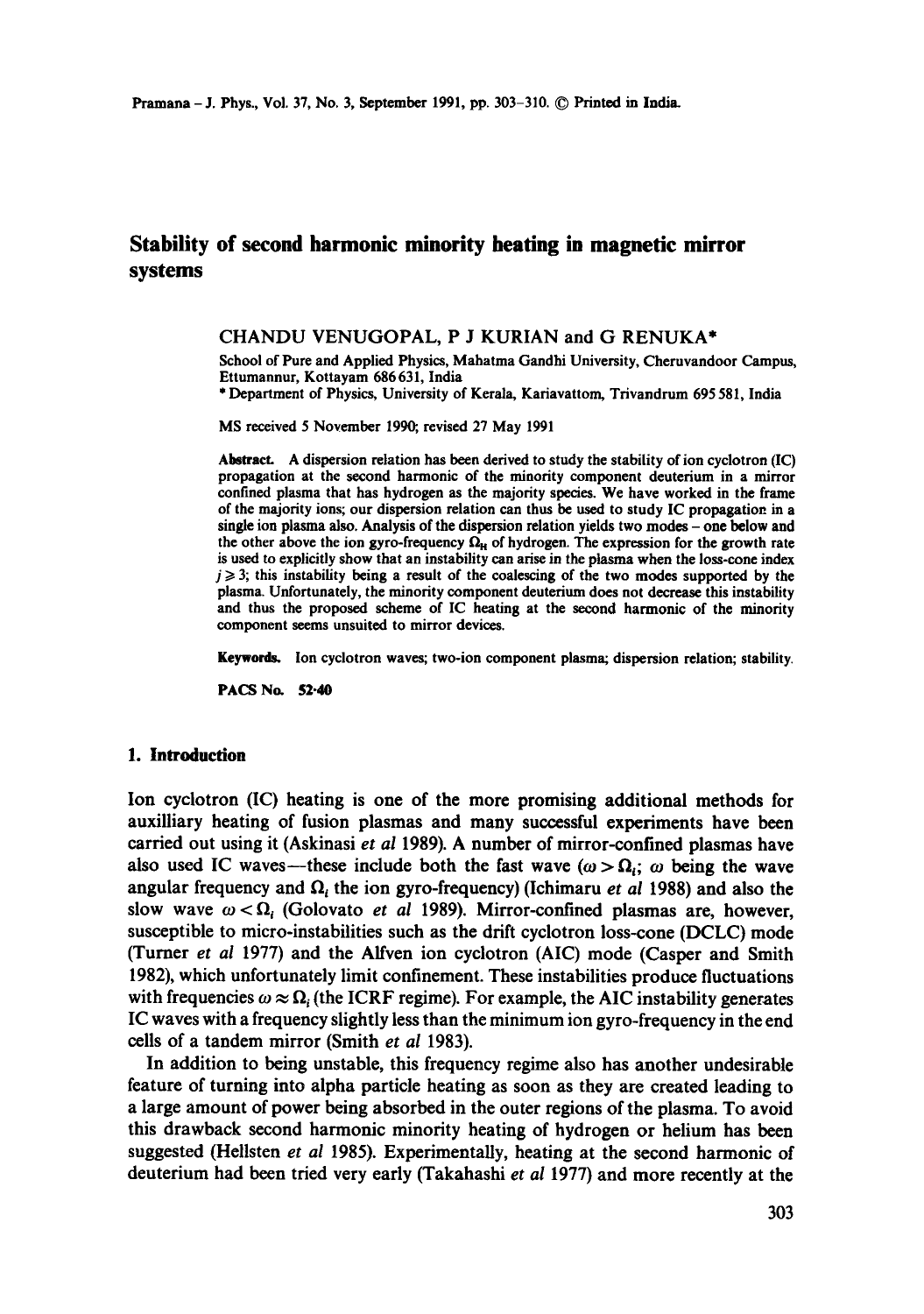second harmonic of hydrogen (Hwang *et al* 1983). And interestingly, it has been shown that ICRF heating at the second harmonic of deuterium in a D-T plasma produces an anisotropic tail perpendicular to the magnetic field leading to a significant enhancement of the reaction rate (Krapchev 1985).

This paper examines the stability of second harmonic minority heating in mirror confined plasmas. With this objective, we have derived a dispersion relation for the near perpendicular propagation of IC modes in a plasma containing hydrogen as the majority species and deuterium as the minority constituent. The dispersion relation can be used to study IC propagation in a single-ion plasma also and is valid for any value of the loss-cone index  $j$ . The solution of this dispersion relation yields two modes—a low frequency (LF) and a high frequency (HF) mode, below and above the ion gyro-frequency  $\Omega_H$  of hydrogen. The expression for the growth rate is used to explicitly show that an instability can arise in a single-ion plasma for  $j \ge 3$ . Unfortunately, the addition of the minority component deuterium does not significantly reduce the instability that can exist in a single-ion component plasma and thus other methods have to be sought to stabilize the plasma.

### **2. The dielectric tensor**

We intend mainly to study IC propagation at the second harmonic of the ion gyro-frequency of the minority constituent deuterium in a magnetic mirror. Mirror confined plasmas tend to have a loss-cone velocity distribution except when they are collisional or flow-confined (Golovato *et al* 1989). The loss-cone velocity distribution will thus model all the three constituents of our plasma namely hydrogen (H), deuterium (D) and electron (e).

The elements of the dielectric tensor, for the loss-cone velocity distribution function, have been derived earlier (Chandu Venugopal 1983, hereinafter referred to as I) and thus will not be repeated here.

# **3. The approximation scheme**

We are interested in the near perpendicular  $(k_{\parallel} \ll k_{\perp}, k$  being the wave vector) propagation of IC modes with a frequency around the second harmonic of the ion gyro-frequency of deuterium (that is,  $\omega \sim 2\Omega_D$ ). We shall work in the frame of the majority hydrogen ions; to these ions this would be a wave with a frequency around its gyro-frequency  $\Omega_H$  (that is,  $\omega \sim \Omega_H$ ). In present ICRF heating scenarios  $L_{\perp}$  (which is defined below)  $\ll 1$  (Fuchs and Bers 1989) while the ion plasma frequency  $\omega_{pi}$  is generally very much greater than the ion gyro-frequency (i.e.  $\omega_{pi}^2 \gg \Omega_i^2$ ). To these we add the simplifying assumption that the plasma is approximately temperature isotropic not only among the different constituents but also with respect to the temperature parallel  $(T_{\parallel})$  and perpendicular  $(T_{\perp})$  to the magnetic field. These conditions lend themselves to the following ordering scheme (in terms of a small parameter  $\varepsilon$ ):

$$
\gamma_{\rm H} = 1 - Z_{\rm H}^2 \sim \varepsilon, \theta, L_{\perp}, L_{\parallel} \text{ and } (1/\omega_{\rm pH}^2) \sim \varepsilon
$$
  
\n
$$
T_{\perp}/T_{\parallel} \sim 1 \text{ and } m_e/m_{\rm H} \sim \varepsilon^2
$$
\n(1)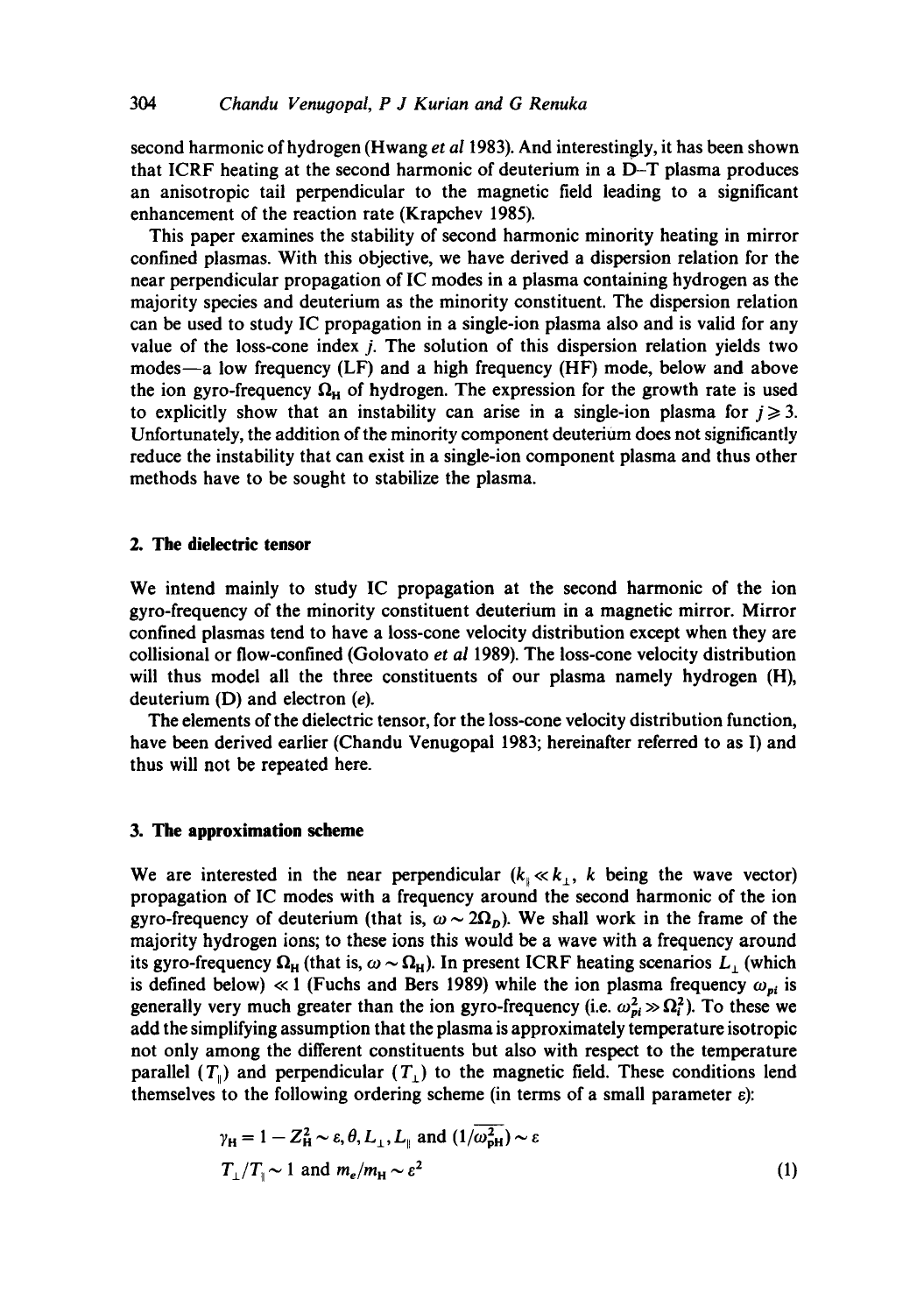where

$$
Z_{\rm H} = (\omega/\Omega_{\rm H}), \theta = (k_{\parallel}/k_{\perp}), L_{\perp (\parallel)} = (k_{\perp}^{2} T_{\perp (\parallel)} / \Omega^{2} m) \text{ and } \overline{\omega_{\rm pH}^{2}} = (\omega_{\rm pH}^{2} / \Omega_{\rm H}^{2}).
$$
 (2)

Here  *denotes the mass and*  $*T*$  *the temperature of the constituents.* 

### **4. Dispersion relations**

### *4.1 Propagation at the second harmonic of deuterium in a hydrogen-deuterium plasma*

We derive in this section a dispersion relation using the ordering scheme of (1) for the near perpendicular propagation of IC waves at the second harmonic of the minority component deuterium ion's gyro-frequency in a hydrogen-deuterium plasma.

The expressions for the various tensor elements using this ordering scheme and containing terms of order  $\epsilon^{-1}$ ,  $\epsilon^0$  and  $\epsilon$  are lengthy even for an anisotropic Maxwellian plasma (Landau and Cuperman 1971; hereinafter referred to as II). They have also been derived earlier for a single ion (hydrogen) loss-cone plasma considering only the real part of the plasma dispersion function which occurs in the tensor elements (I).

From the ordering scheme (1) we can show that the asymptotic expansion of the plasma dispersion function is needed (I, II). The new expressions are even lengthier since we are dealing with a two-ion plasma and considering both the real and imaginary parts of the plasma dispersion function for all the constituents. We shall thus not give them here. On substituting these expressions into the formula for the dispersion relation (II) and carrying out the lengthy but straightforward algebraic simplification, we arrive at the dispersion relation which can be written as

Re D(
$$
\omega, k_{\parallel}, k_{\perp}
$$
) + *i* Im D( $\omega, k_{\parallel}, k_{\perp}$ ) = 0. (3)

The expression for Re  $D(\omega, k_{\parallel}, k_{\perp})$  is

$$
A\gamma_H^2 - B\gamma_H + C - D = 0\tag{4}
$$

where

$$
B = 1 + \frac{4}{3} N_{\text{DH}} - \frac{L_{\perp H}}{\beta} - \delta
$$

 $A = 1 + \frac{20}{9}N_{\text{DH}} + \frac{4}{3}N_{\text{DH}}^2 - \frac{2}{3}N_{\text{DH}}\frac{L_{\perp \text{H}}}{a}$ 

with

$$
\delta = \left[ (8/3) N_{eH} + 2 N_{eH} T_{\perp eH} - (L_{\perp H}/\beta_{\perp}) \right] * L_{\perp H} - (2/\omega_{\rm pH}^2) + (1/6) N_{\rm DH} L_{\perp D}
$$
  

$$
C = \frac{L_{\perp H}^2}{4} \frac{(j-2)}{(j+1)}
$$

and

$$
D = \frac{4\theta^2 L_{\parallel H}}{\gamma_H} [1 + (4/3) N_{DH} - (L_{\perp H}/\beta_{\perp})].
$$

In the above

$$
\beta_{\perp} = \frac{4\pi N_{\rm H} T_{\rm \perp H}}{B_0^2}
$$
 with  $\frac{L_{\perp H}}{\beta_{\perp}}$  ~ 1 + N<sub>DH</sub>.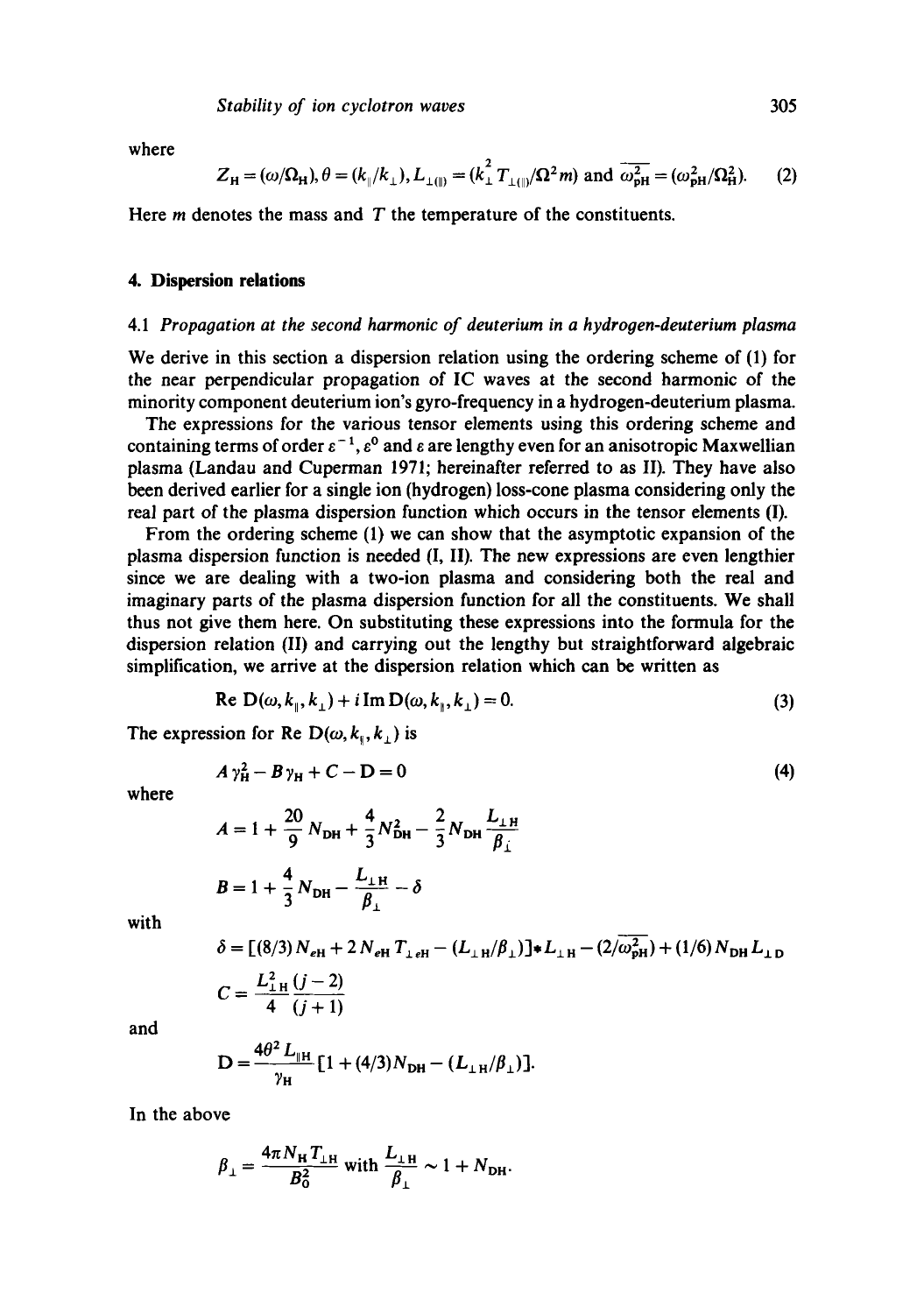306 *Chandu Venugopal, P J Kurian and G Renuka* 

Also

$$
N_{eH} = (N_e/N_H)
$$
,  $N_{DH} = (N_D/N_H)$  and  $T_{\perp, eH} = (T_{\perp e}/T_{\perp H})$ 

N denotes the number densities and  $B_0$  the ambient magnetic field.

The expression for Im  $D(\omega, k_{\parallel}, k_{\perp})$  is

Im D(
$$
\omega
$$
,  $k_{\parallel}$ ,  $k_{\perp}$ ) =  $-\gamma_{\text{H}}^2 \left\{ \left[ B - \frac{\gamma_{\text{H}}}{2} \left( \frac{1}{2} + \frac{L_{\perp \text{H}}}{\beta_{\perp}} + \frac{4}{9} N_{\text{DH}} \right) - \frac{2C}{\gamma_{\text{H}}} \right] e_1 + \left[ N_{\text{DH}} \left( 1 + \frac{4}{3} N_{\text{DH}} - \frac{L_{\perp \text{H}}}{\beta_{\perp}} \right) L_{\perp \text{D}} \right] e_2 + \frac{1}{\gamma_{\text{H}}} \left[ 2 N_{\text{eH}} \frac{T_{\perp e}}{T_{\parallel e} * (j + 1)} L_{\perp e} \right] e_0 \right\}$  (5)

where, in general,

$$
e_n = (\pi/8)^{1/2} \frac{1}{(\theta^2 L_{\parallel})^{1/2}} \exp \left[ -\frac{(Z-n)^2}{2\theta^2 L_{\parallel}} \right]
$$

and  $\tilde{e}_0 = -e_0$ . This re-definition is necessary to make  $\tilde{e}_0$  positive as it is intrinsically negative due to the factor  $(L_{i,e})^{1/2}$  in the above expression (II).

As a check on our dispersion relation we note that for  $N_{\text{DH}} = 0$ , (4) is identical to that for a single ion plasma (I); in addition it reduces to the dispersion relation for an anisotropic Maxwellian plasma for  $j = 0$  (II). Similarly Im  $D(\omega, k_{\parallel}, k_{\perp})$  reduces to the corresponding expression in II for  $N_{\text{DH}} = 0$  and  $j = 0$ . However inspecting (4) we find the first three terms to be of  $\sim \varepsilon^2$ , we need to set

$$
(1 + (4/3)N_{\text{DH}} - (L_{\perp H}/\beta_{\perp})) \sim \varepsilon.
$$

Unfortunately the D term is of order  $\varepsilon^3$  and thus does not contribute to (4). Thus our dispersion relation for the near perpendicular propagation of IC modes has the final form

$$
A\gamma_H^2 - B\gamma_H + C = 0. \tag{6}
$$

Similarly inspecting (5) we find the deuterium contribution to be an order of magnitude less than the other two terms (from hydrogen and electrons) and thus has to be dropped from it though it has the very attractive feature of contributing to damping for  $Z_H < 1.0$ . The expression for the growth rate  $Z_H$  can be calculated from the well known formula and is given by

$$
Z_{\text{IH}} = \frac{-\gamma_{\text{H}}^2 \{ \left[ (A \gamma_{\text{H}}^2 - C) - (\gamma_{\text{H}}^2 / 2)(1/2 + (L_{\perp \text{H}}/\beta_{\perp}) + (4/9) N_{\text{DH}}) \right] e_1 + \left[ 2 N_{e\text{H}} (T_{\perp e}/T_{\parallel e^*} (j+1)) L_{\perp e} \right] \tilde{e}_0 \}}{2 Z_{\text{H}} (A \gamma_{\text{H}}^2 - C)} \tag{7}
$$

# 4.2 Propagation at the second harmonic in a deuterium plasma

For a comparative study we now consider the propagation of IC waves at  $2 \Omega_{\rm D}$  in a plasma containing deuterium alone. We use the same ordering as (1) except that now

$$
4 - Z_D^2 \sim \varepsilon
$$
 and  $m_e/m_D \sim \varepsilon^2$  where  $Z_D = \omega/\Omega_D$ .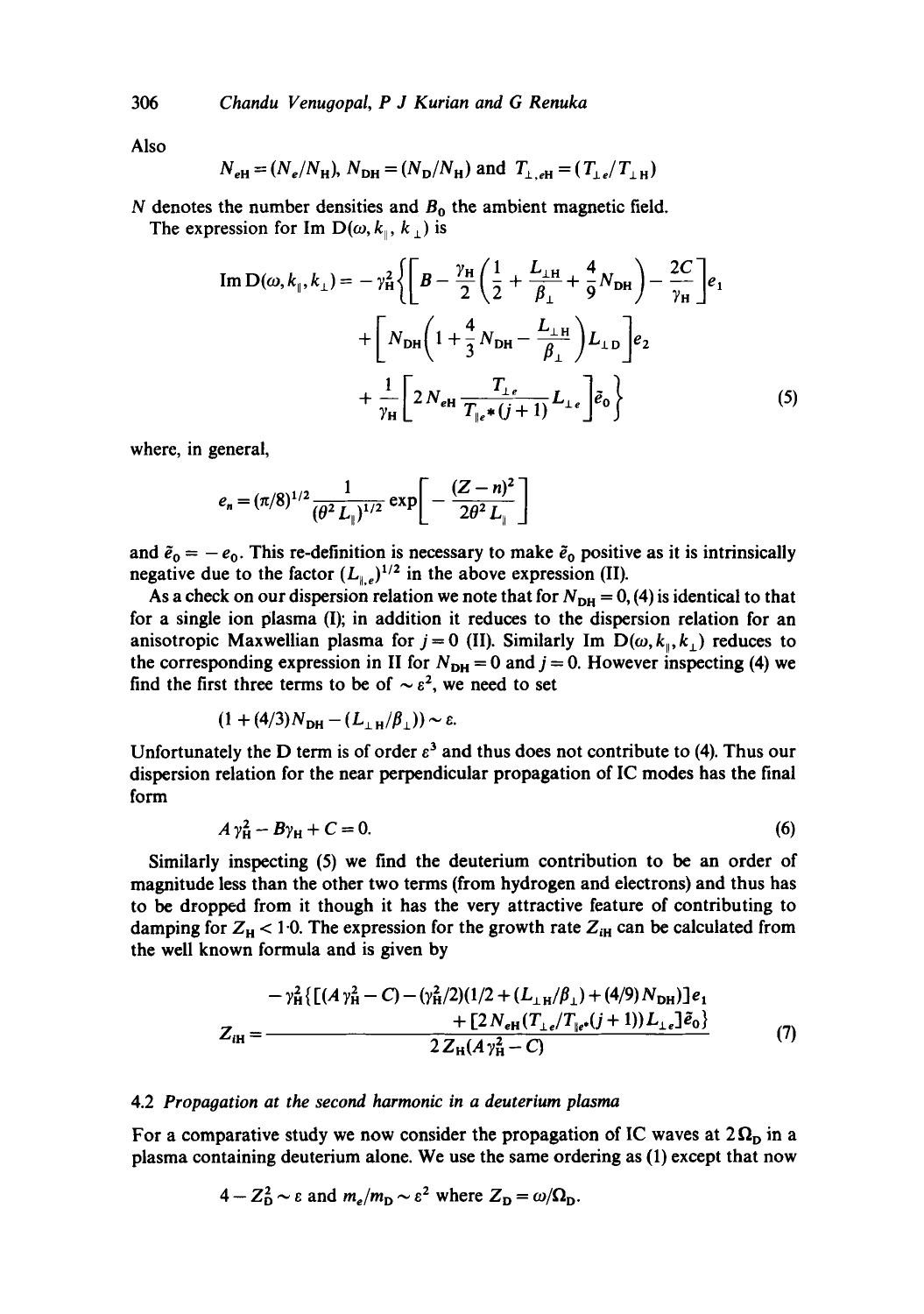Proceeding as outlined in  $\S 4.1$  we arrive, after a lengthy simplification, the dispersion relation for these IC waves which can also be written in the form of (3). However, the relevant expressions now are

Re D(
$$
\omega
$$
,  $k_{\parallel}$ ,  $k_{\perp}$ ) =  $\frac{5}{3} \frac{L_{\perp D}}{(4 - Z_D^2)} - 1 = 0$  (8)

and

$$
\operatorname{Im} \mathrm{D}(\omega, k_{\parallel}, k_{\perp}) = 5/6 L_{\perp \mathrm{D}} e_2. \tag{9}
$$

As a check on (8), we point out its similarity, to another dispersion relation derived earlier for the anisotropic Maxwellian distribution (Cuperman and Metzler 1971).

The expression for the growth/damping rate  $Z_{iD}$  is now given by

$$
Z_{iD} = -\frac{(4 - Z_D^2)^2}{4Z_D} e_2.
$$
 (10)

### **5. Discussion**

We shall now consider our dispersion relations. To simplify our discussion we consider a single-ion plasma; our conclusions are, however, valid for the two-ion plasma also. In a single-ion plasma  $A = 1$  and the discriminant  $B^2 - 4AC$  can become negative, leading to a pair of complex conjugate roots (and hence an instability) if and only if  $i \geqslant 3$ . Thus a single-ion plasma can become unstable if the loss-cone index j exceeds the critical value of 3. As regards (7) let  $j = 0$  also. The term  $(-C)$  is now positive definite. Since  $\vec{A}$  is now equal to 1, the ion term within the curly brackets can become negative only if  $L_{\perp H}/\beta_{\perp} > 1.5$ ; a situation we shall avoid. Thus the IC modes are damped for  $j = 0$  in agreement with the earlier conclusion for an anisotropic Maxwellian plasma (II). Again inspecting (7) we find that both hydrogen and electrons contribute to the instability with increasing j: the factor  $(j - 2)/(j + 1)$  in the ion term C increases from 0.25 for  $j = 3$  to 1 for  $j = \infty$ , while the factor  $(j + 1)$  in the denominator of the electron term increases correspondingly from  $0.25$  to  $\infty$ . Numerical computation is, however, needed to find out the exact region of instability.

As regards the dispersion relation in a pure deuterium plasma we find, from (8), that the propagation characteristics of the modes are independent of the loss-cone index j for waves at the second harmonic of the deuterium ion gyro-frequency. Also the dispersion relation is linear and does not exhibit the mode conversion characteristic of (6). And from (10) it is obvious that the modes around  $2\Omega_{\rm D}$  will always be damped. These conclusions also hold for second harmonic propagation in a plasma containing hydrogen alone.

### **6. Results**

We use the parameters of typical mirror experiments namely  $n_H = 4 \times 10^{12}$  cm<sup>-3</sup>,  $B_0 = 10 \text{ kG}$  and  $\beta_1 = 0.035$  (Smith *et al 1983* and Smith *et al 1984).*  $r_L$  denotes the ion Larmour-radius while  $T_{\perp eH}$  is set equal to 1 for simplicity in all our computations.

Figure 1 is a plot of the dispersion relation (6) for  $N_{\rm p}$ , the deuterium density equal to 0. It depicts the variation  $Z_H$  versus  $k_{\perp}r_{LD}$  for two values of j namely 0 (indicated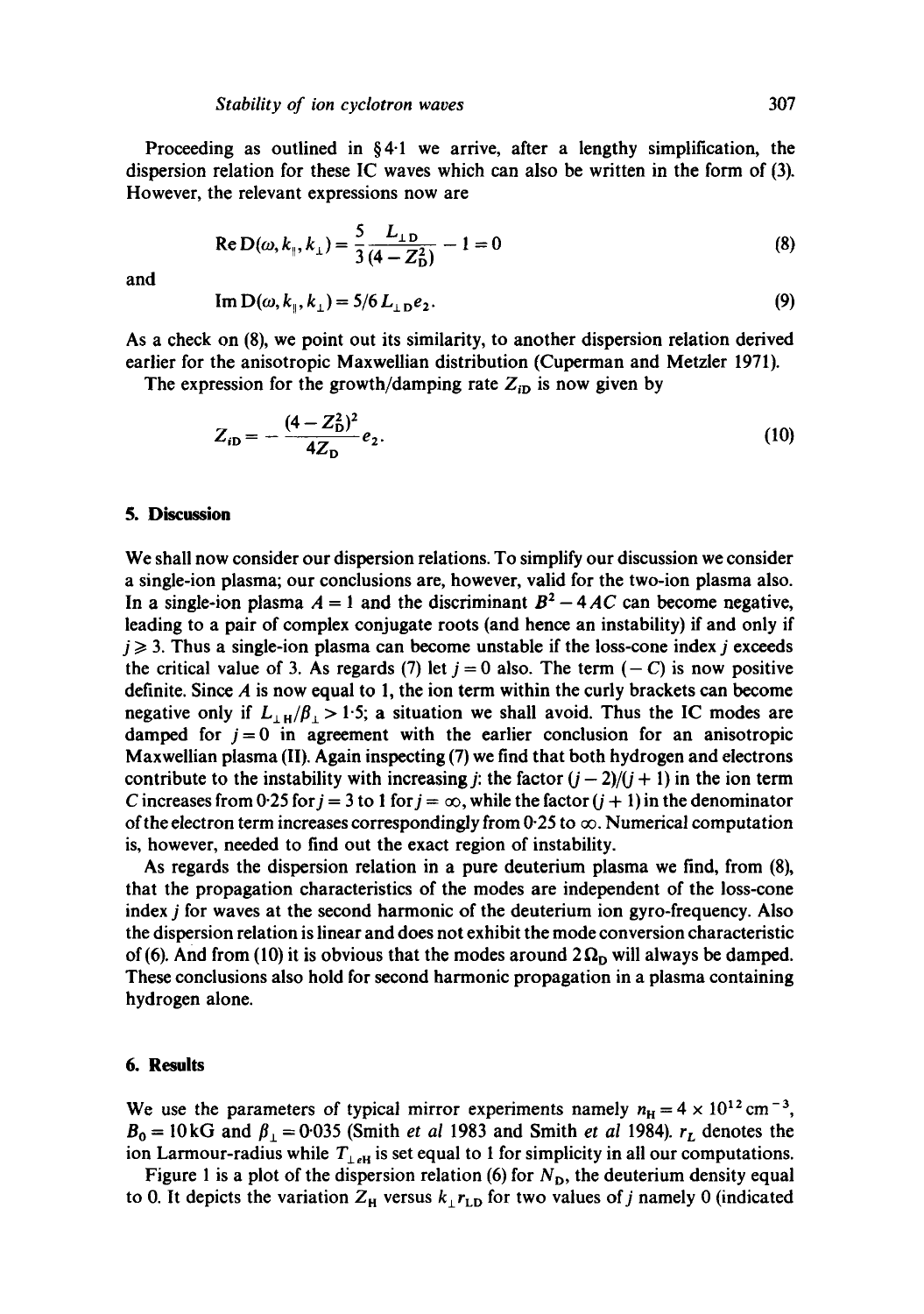

**Figure 1.** Plot of  $Z_H$  versus  $k_\perp r_{LD}$  in a single ion hydrogen plasma for  $j = 0$  (indicated by dotted lines and representing a Maxwellian plasma) and  $j = 5$  with  $T_{\perp eH} = 1.0$ .

by dotted lines) and 5 in a single ion (hydrogen) plasma. For  $j = 0$  (Maxwellian plasma), the two modes are well separated indicating that the plasma is stable. However, for  $j \ge 3$  (6) has complex roots in the coalescing region and the plasma can become unstable.

The addition of the minority component does not introduce any substantial change in this characteristic of the dispersion relation. However, there is a shift of the coalescing region towards a higher  $k_{\perp} r_{\text{LD}}$  as the deuterium density is increased for a given j. The dispersion relation was also studied as a function of the temperature ratio between the two-ion species namely,  $T_{\perp H}/T_{\perp D}$ . While the general features of the dispersion diagram are still the same, the coalescing region is shifted towards a lower  $k_{\perp}r_{\text{LD}}$  as this temperature ratio is increased from 0.5 to 2.5.

Figure 2 compares the growth rates in two types of plasmas for  $j = 5$ ,  $T_{\pm H}/T_{\pm D} = 2.0$ and  $\theta = 0.025$ , this value of  $\theta$  being chosen so as to be consistent with our ordering scheme. A comparison of plot (a) (for single ion plasma) with plots (b) and (c) (which are for a plasma containing 4% and 8% of deuterium respectively as a minority species and in which a wave with  $\omega \approx 2 \Omega_{\rm D}$  propagates) shows that the growth rate is larger for 4% deuterium and slightly less for 8% of deuterium. For other values of the minority ion concentration between one and ten per cent, the growth rate is slightly less but no marked reduction was noticed. Also as can be seen from the figure the instability shifts to a higher  $k_1r_{LD}$  with the addition of deuterium.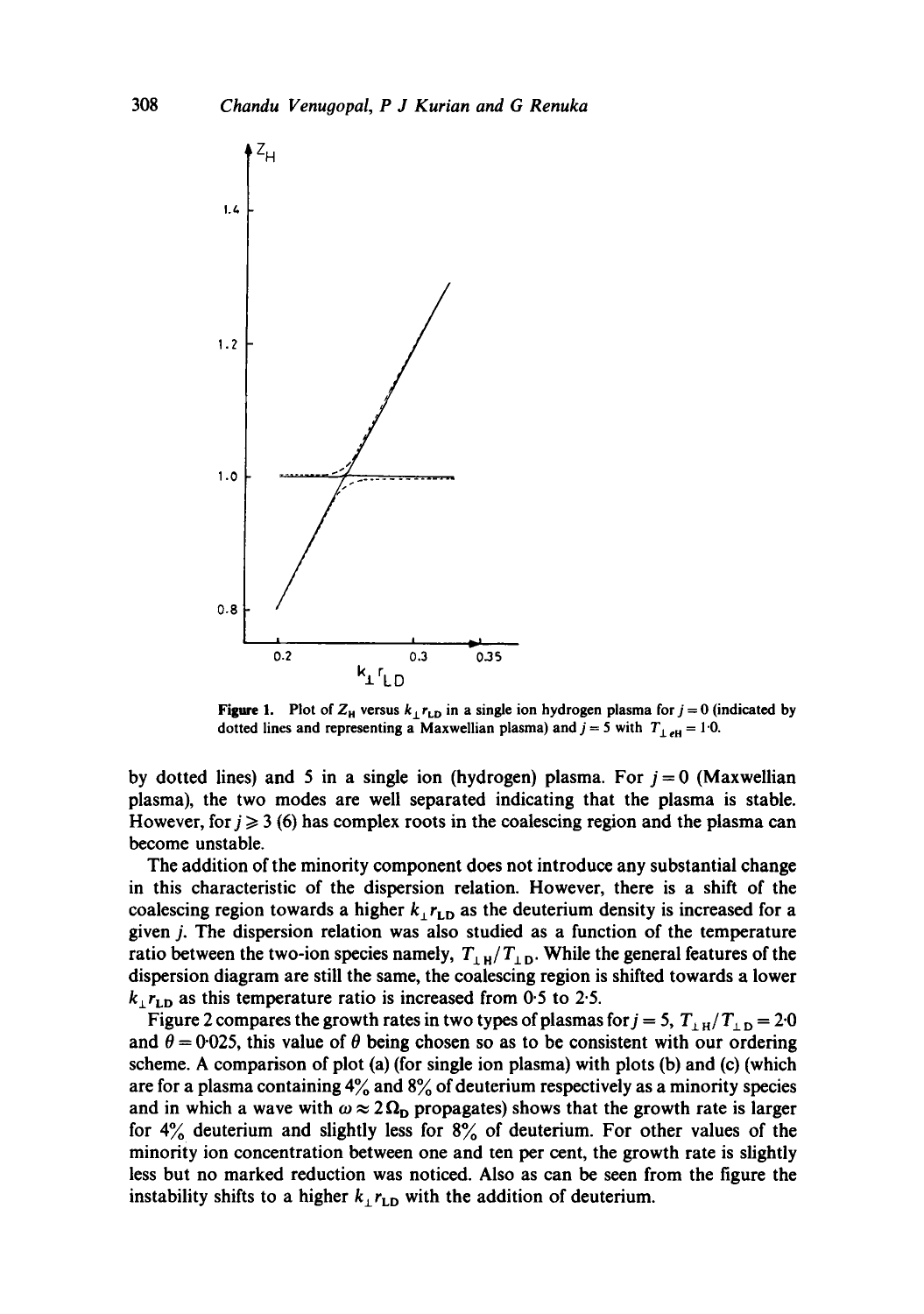

Figure 2. Plot of  $Z_{iH}$  versus  $k_{\perp}r_{\text{LD}}$  for  $j=5$ ,  $\theta=0.025$   $T_{\perp D}/T_{\perp H}=2.0$  and  $T_{\perp eH}=1.0$ . Plot (a) is for a single ion plasma of hydrogen while plots  $(b)$  and  $(c)$  are for a plasma containing 4% and 8% of deuterium respectively.

The growth rate was also studied by varying  $T_{\perp H}/T_{\perp D}$  from 0.5 to 2.5. While the general characteristics were the same as in figure 2, there was a shift in the region of wave growth towards lower values of  $k_{\perp}r_{\text{LD}}$  as  $T_{\perp H}/T_{\perp D}$  was increased from 0.5 to 2.5. This shift in the region of wave growth is consistent with the results of the real part of the dispersion relation.

# **7. Conclusions**

We have in this paper derived a dispersion relation to study the stability of the second harmonic minority heating scheme in a mirror confined plasma. The dispersion relation derived can also be used to study IC propagation in a single-ion loss-cone plasma. It has been shown, both analytically and numerically, that a loss-cone plasma is unstable to IC modes when the loss-cone index exceeds the critical value of 3. Experimentally, it is well-known that IC instabilities produce waves with  $\omega \approx \Omega_i$ ; our computed results also show the instabilities to be confined to a narrow region around  $\Omega_i$ . Unfortunately, the proposed scheme of heating at the second harmonic of the minority component deuterium also has the undesirable feature of being unstable in the ICRF regime though it may have other desirable features.

### **Acknowledgement**

The authors thank the referee for his useful comments.